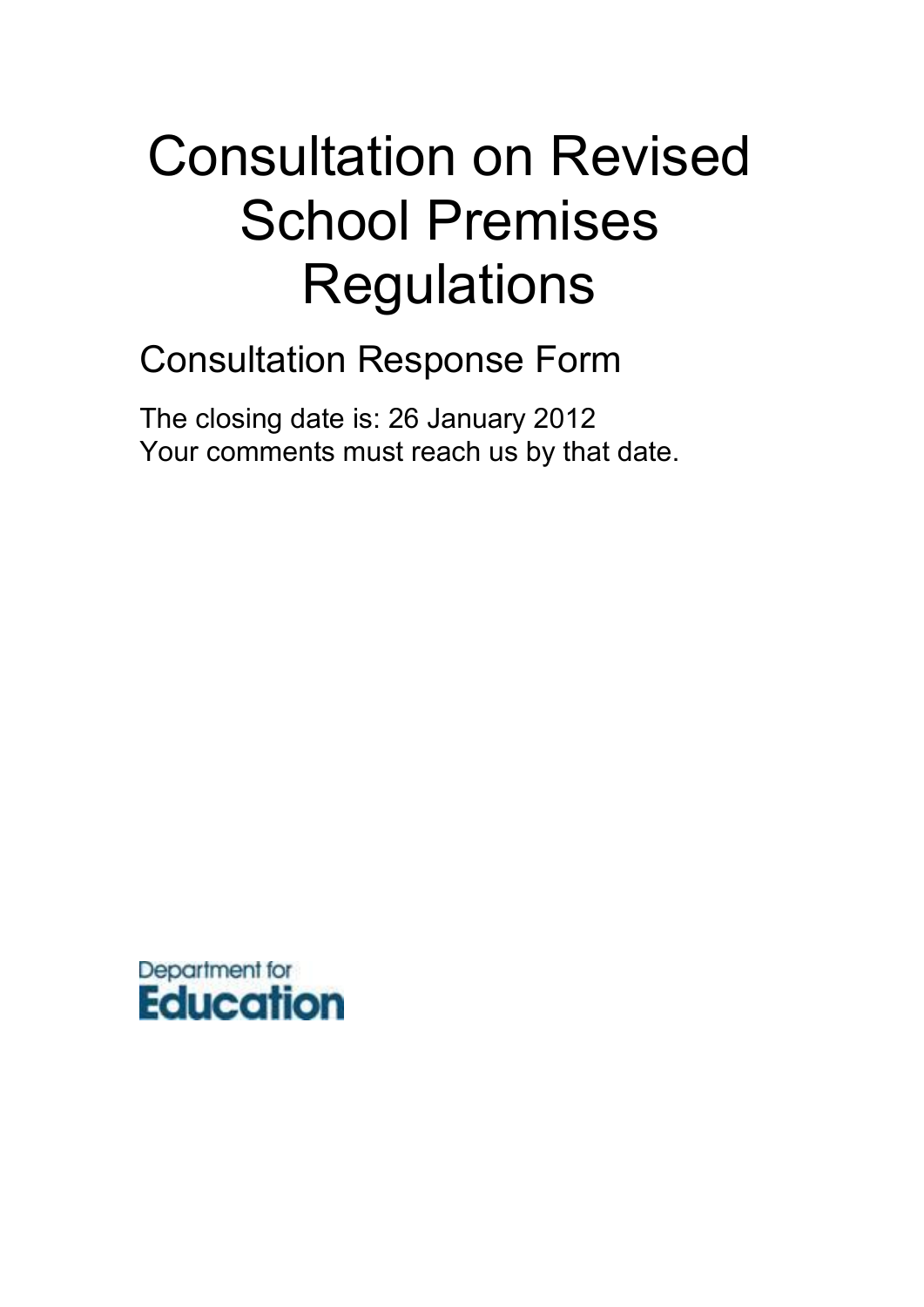**THIS FORM IS NOT INTERACTIVE. If you wish to respond electronically please respond online on the Department for Education e-consultation website** (**[www.education.gov.uk/consultations](http://www.education.gov.uk/consultations)**).

Information provided in response to this consultation, including personal information, may be subject to publication or disclosure in accordance with the access to information regimes, primarily the Freedom of Information Act 2000 and the Data Protection Act 1998.

If you want all, or any part, of your response to be treated as confidential, please explain why you consider it to be confidential.

If a request for disclosure of the information you have provided is received, your explanation about why you consider it to be confidential will be taken into account, but no assurance can be given that confidentiality can be maintained. An automatic confidentiality disclaimer generated by your IT system will not, of itself, be regarded as binding on the Department.

The Department will process your personal data (name and address and any other identifying material) in accordance with the Data Protection Act 1998, and in the majority of circumstances, this will mean that your personal data will not be disclosed to third parties.

**Please tick if you want us to keep your response confidential.** Reason for confidentiality:

Name Adrian James Organisation (if applicable) The Association of Noise Consultants Address: The Old Pump House, 1A Stonecross, St Albans

AL1 4AA

If your enquiry is related to the policy content of the consultation you can contact the Department on telephone 0370 000 2288 or e-mail: [PremisesRegulations.CONSULTATION@education.gsi.gov.uk](mailto:PremisesRegulations.CONSULTATION@education.gsi.gov.uk)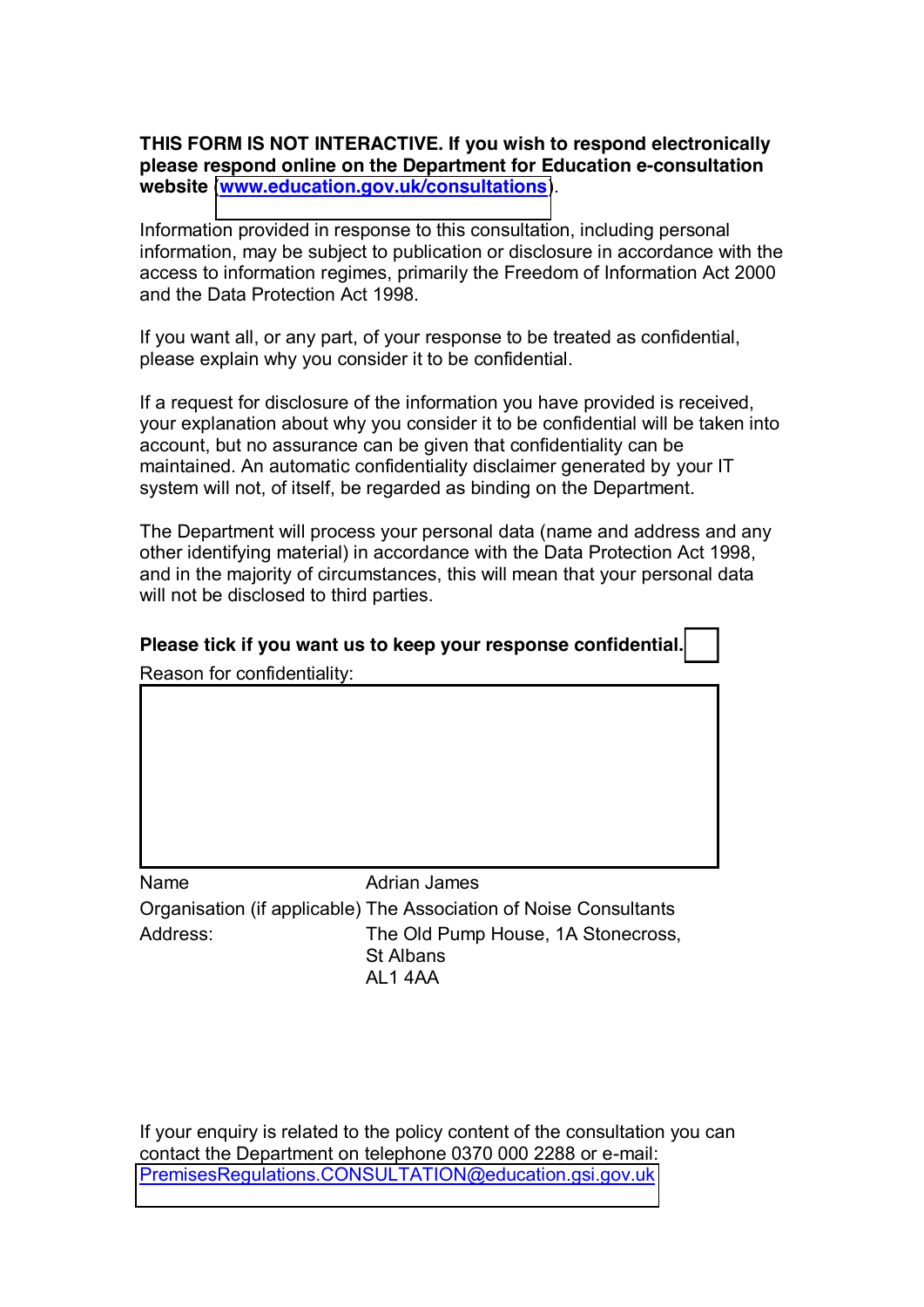If you have a query relating to the consultation process you can contact the Consultation Unit on 0370 000 2288 or email [consultation.unit@education.gsi.gov.uk](mailto:consultation.unit@dcsf.gsi.gov.uk)

Please mark an X in one box below that best describes you as a respondent.



Please Specify:

The Association of Noise consultants is the professional body representing acoustics consultants in the UK with 116 member companies including the country's largest acoustics consultancies . Our members undertake the majority of professional acoustic design, consultancy and commissioning for schools in England and Wales. We have disseminated the consultation within the ANC and this response represents the collated responses.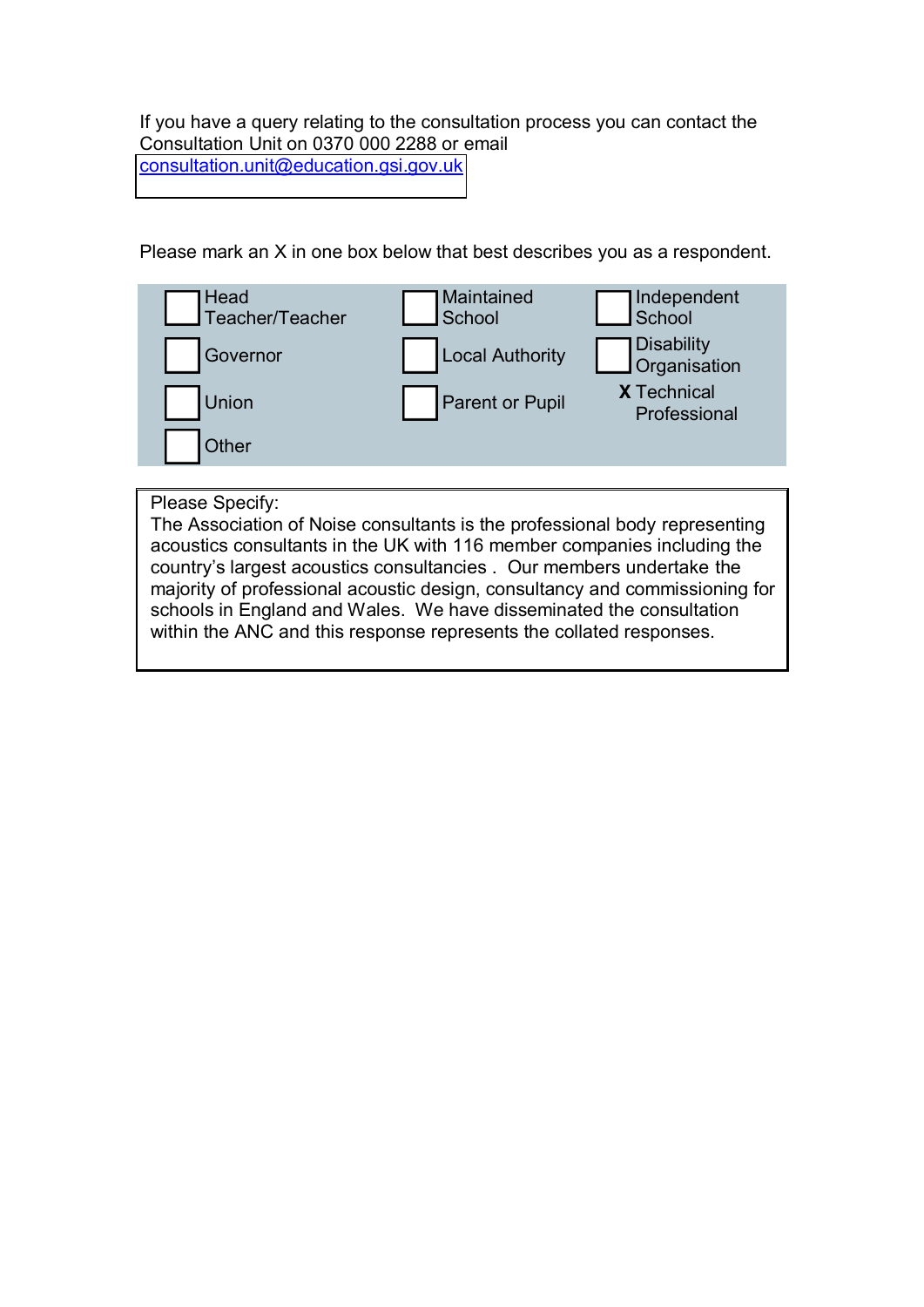# **Acoustics (ISSs & SPRs)**

#### **Proposed regulation - Acoustics**

The acoustic conditions and sound insulation of the teaching accommodation must be suitable, having regard to the nature of the activities which normally take place therein.

#### **Q1) Do you agree that this adequately covers the requirements for acoustics? If not, why not**

| <b>Yes</b><br>X No | Not Sure |
|--------------------|----------|
|--------------------|----------|

Comments:

The wording of the regulation seems vague and open to various interpretations, particularly in so far as what is meant by "suitable". For example this could mean anything from "it is possible to teach in this space without obvious risk to health" to "this is an excellent teaching environment".

Our extensive experience with the current regulations is that there is no point in having detailed technical standards or guidance if the regulations themselves do not specifically require these standards to be met.

We suggest a specific reference to the document "Acoustic Design of Schools" stating that this will contain the standards or the definition of what constitutes "suitable acoustic conditions", in the same way as Part E of the building regulations specifically states that in the Secretary of State's opinion, the normal way of satisfying Building Regulation E4 is to meet the standards set out in Section 1 of BB93.

# **Water supplies (ISSs & SPRs)**

#### **Proposed regulation -**

#### *Water supplies*

- *1) Suitable drinking water facilities must be provided.*
- *2) The facilities provided under paragraph (1) will not be suitable unless -*
- *(a) they are readily accessible at all times when pupils are on the premises;*
- *(b) they are separate from the toilet facilities; and*
- *(c) the water is wholesome.*

*3) Toilets and urinals must have an adequate supply of cold water and washing facilities must have an adequate supply of hot and cold water.*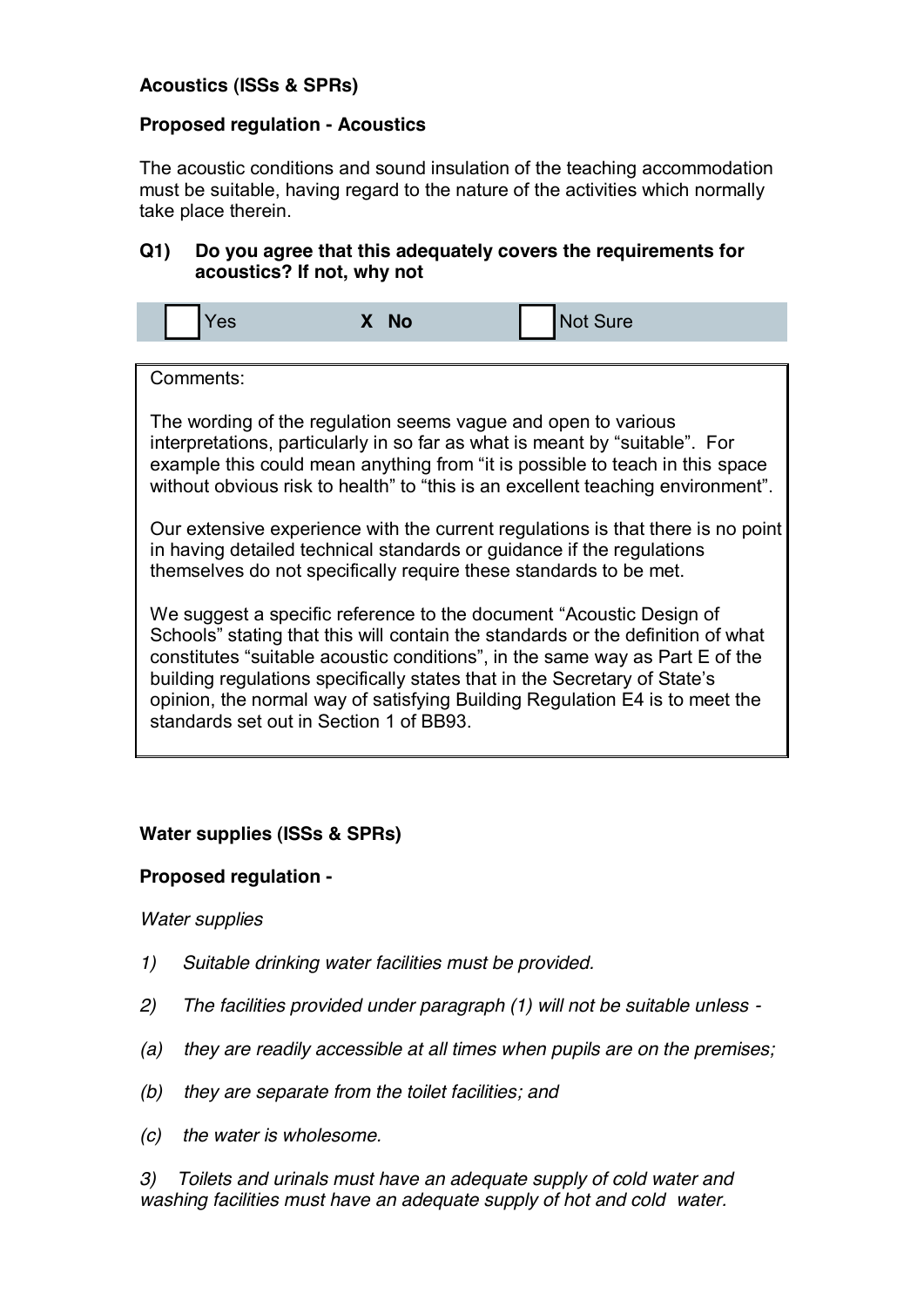*4) Cold water supplies that are not suitable for drinking must be clearly marked as such.*

*5) The temperature of hot water at the point of use must not pose a scalding risk to users.*

## **Q2) Do you agree that this adequately covers the requirements for water supplies? If not, why not?**

| <b>X Not Sure</b><br>və |
|-------------------------|
|-------------------------|

# **Comments**

This is not within our area of expertise but we note that the proposed wording is far more detailed and more specific than that proposed for acoustics.

# **Boarding accommodation (ISSs & SPRs)**

These regulations cover sleeping and living accommodation, washrooms, sick rooms and staff accommodation. Currently the ISSs refer to the National Minimum Standards for Boarding Schools (NMS), while the NMS (2011) refer to the SPRs for detailed requirements. Since requirements are not set out elsewhere, regulations and supporting information on boarding accommodation should be retained in some detail until the NMS are revised.

#### **Q3) Do you agree that in future we should seek to bring the premises standards for boarding schools into the NMS? If not, why not?**

| Yes             | <b>No</b> | <b>X Not Sure</b>                                                                                                                                                                                                                                                                                            |  |
|-----------------|-----------|--------------------------------------------------------------------------------------------------------------------------------------------------------------------------------------------------------------------------------------------------------------------------------------------------------------|--|
|                 |           |                                                                                                                                                                                                                                                                                                              |  |
| <b>Comments</b> |           |                                                                                                                                                                                                                                                                                                              |  |
|                 |           | If one of the aims is to simplify the regulations and standards applying to<br>schools, it would appear logical and desirable that the relevant minimum<br>standards should be in a single document and that these should apply to all<br>boarding schools irrespective of maintained or independent status. |  |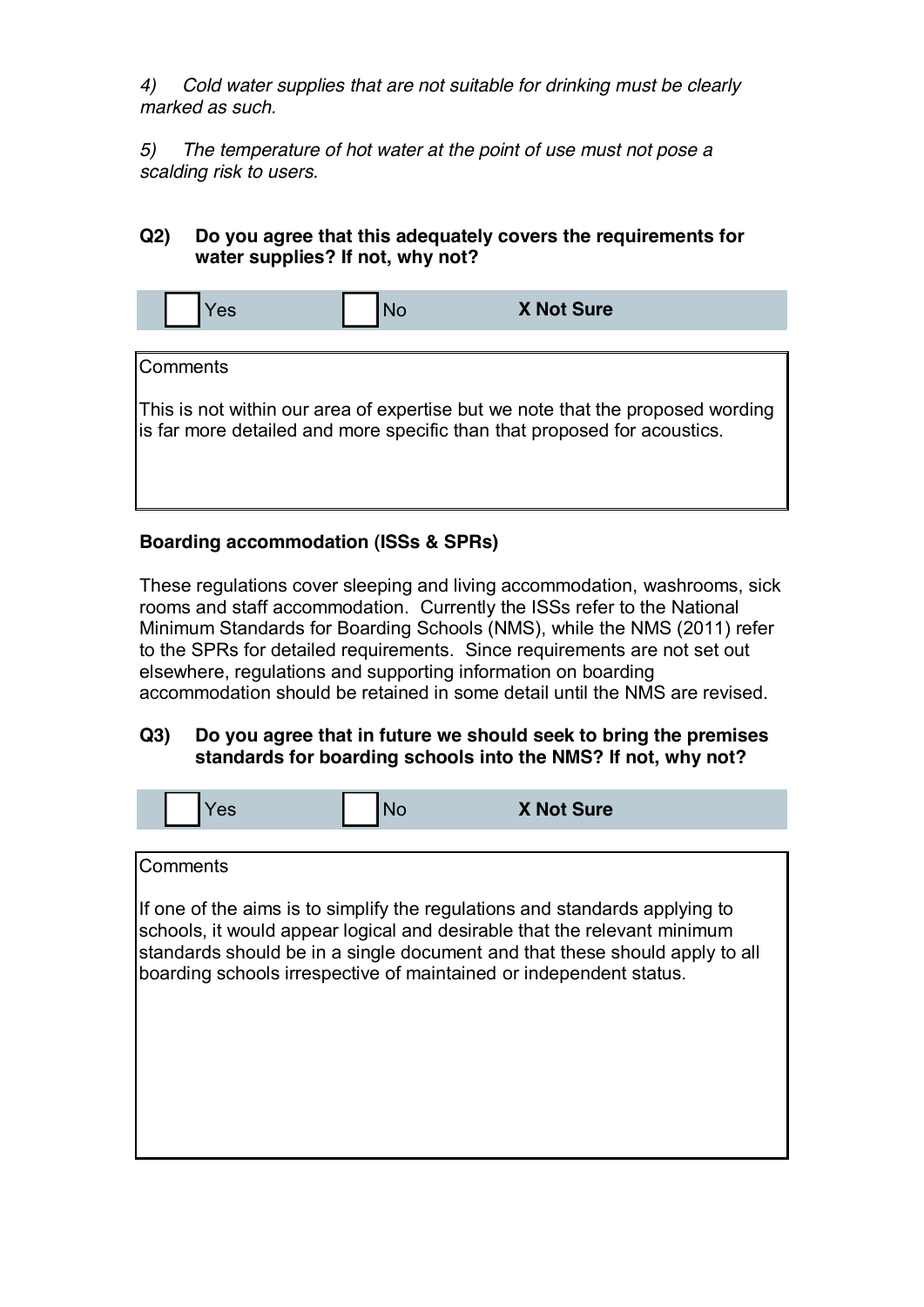# **Proposed regulations -**

# *Standards for boarding schools*

# *Sleeping accommodation*

*1) Suitable sleeping accommodation must be provided for boarding pupils.*

*2) Where pupils are aged 8 years or over, sleeping accommodation for boys must be separate from sleeping accommodation for girls.*

## **4 a) Do you agree that these regulations adequately cover the requirements for boarding schools relating to sleeping accommodation? If not, why not?**

|  |  | $\sim$ | <b>TAL</b><br>A IV | _<br>uuu |
|--|--|--------|--------------------|----------|
|--|--|--------|--------------------|----------|

# Comments:

While we do not claim any special expertise in this area, 1) appears to be a statement of the obvious without providing any useful information or guidance. Again, the word "suitable" has to be defined for this wording to be helpful or meaningful.

For sleeping accommodation we would expect "suitable" ambient noise levels to be consistent with those set out in BS 8233 and "suitable" sound insulation between bedrooms to be consistent with those in Building Regulations Approved Document E for Rooms for Residential Purposes. This could be included in the supplementary guidance.

# *Toilet and washing facilities*

*1) Suitable toilet and washing facilities must be provided for boarding pupils, which must be adjacent to or reasonably accessible from the sleeping accommodation.*

*2) Separate toilet facilities must be provided for boys and girls, except where they are provided for use by one pupil at a time.*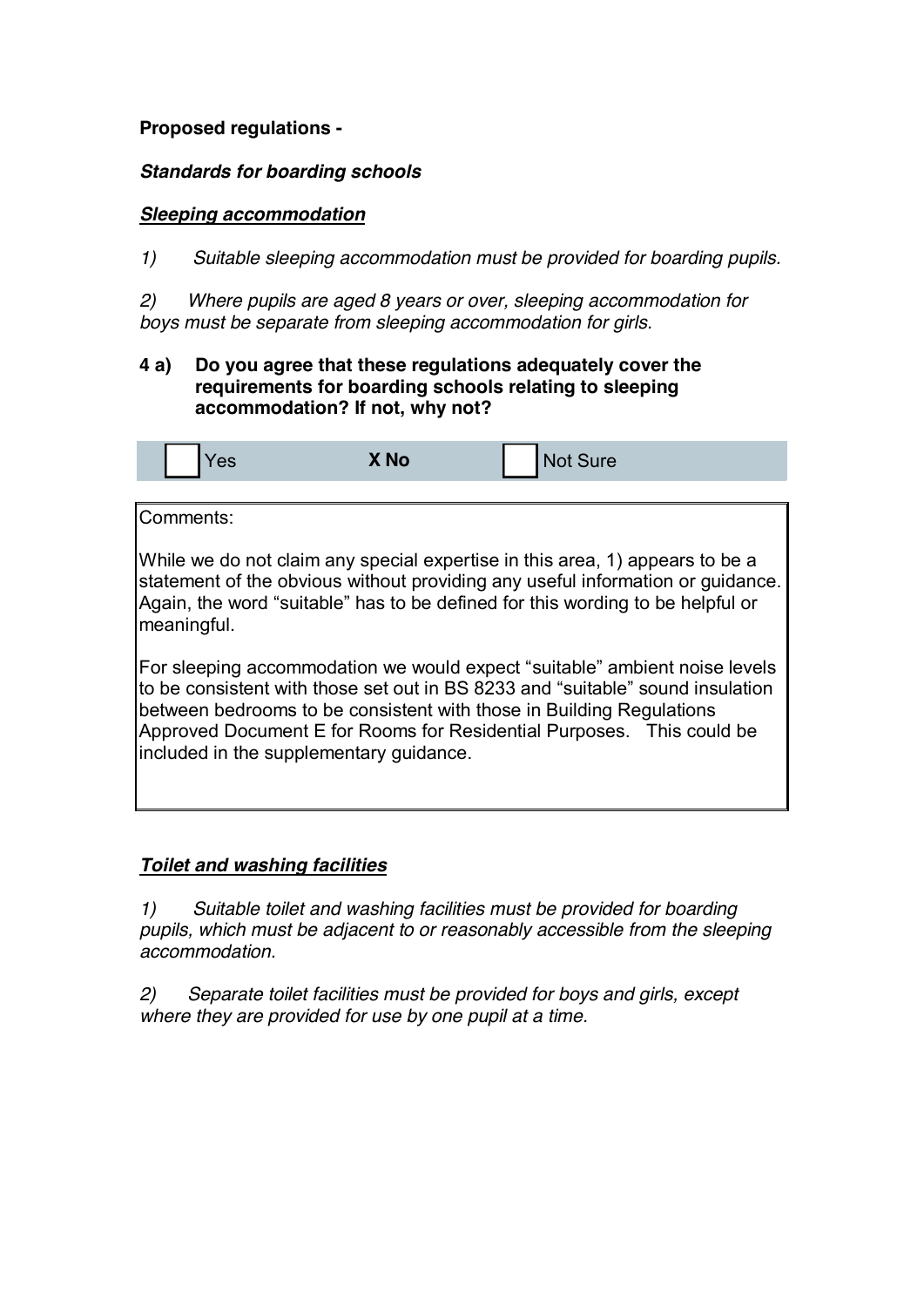**4 b) Do you agree that these regulations adequately cover the requirements for boarding schools relating to toilet and washing facilities? If not, why not?**

| <b>X Not Sure</b> |  |
|-------------------|--|
|-------------------|--|

Comments:

Again, we do not claim any special expertise in this area, but again the term "suitable" has to be defined for this wording to be helpful or meaningful.

# *Living accommodation*

*1) Suitable living accommodation must be provided for boarding pupils for the purposes of private study outside school hours and for social purposes.*

#### **4 c) Do you agree that these regulations adequately cover the requirements for boarding schools relating to living accommodation? If not, why not?**

|--|

Comments:

Again, we do not claim any special expertise in this area, but again the term "suitable" has to be defined for this wording to be helpful or meaningful.

Without going to the lengths of defining the required floor area, furnishings and finishing of each space it must be possible to provide some indication as to what is meant by "Suitable living accommodation". We would for example expect the guidance on acoustics to identify internal ambient noise levels which would allow provide study without undue distraction.

# *Accommodation for the preparation and consumption of meals*

*1) Suitable accommodation must be provided for the preparation and consumption of meals by boarding pupils.*

*2) Accommodation provided under paragraph (1) may be situated in the main school provided it is adjacent to or reasonably accessible from the boarding accommodation.*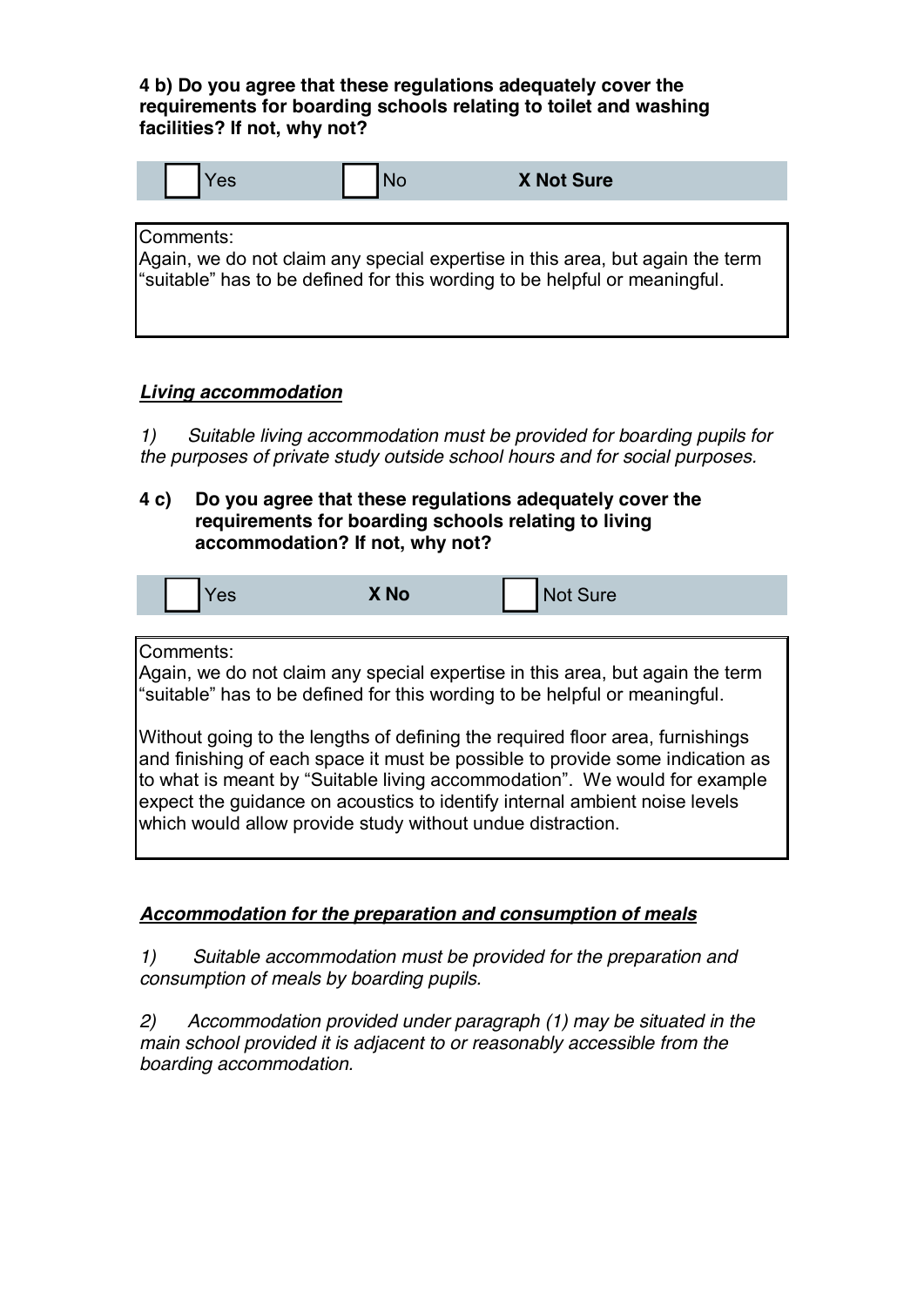**4 d) Do you agree that these regulations adequately cover the requirements for boarding schools relating to accommodation for the preparation and consumption of meals? If not, why not?**

| vu |  | <b>X Not Sure</b> |
|----|--|-------------------|
|----|--|-------------------|

Comments:

Again, we do not claim any special expertise in this area, but again the term "suitable" has to be defined for this wording to be helpful or meaningful.

#### *Sick rooms*

*1) Suitable accommodation (including toilet facilities) must be provided in order to cater for the needs of boarding pupils who are sick or injured.*

**4 e) Do you agree that these regulations adequately cover the requirements for boarding schools relating to sick rooms? If not, why not?**

| Yes                                                                                                                                | X No | <b>Not Sure</b>                                                                                                                                                                                                                                |
|------------------------------------------------------------------------------------------------------------------------------------|------|------------------------------------------------------------------------------------------------------------------------------------------------------------------------------------------------------------------------------------------------|
| Comments:                                                                                                                          |      |                                                                                                                                                                                                                                                |
| should be provided per 100 pupils ? If this is defined elsewhere the<br>regulations should include direction to those definitions. |      | Again, we do not claim any special expertise in this area, but again the term<br>suitable" has to be defined for this wording to be helpful or meaningful. In<br>this case this has to identify the quantity of provision – how many sick beds |

#### *Staff accommodation*

*1) Suitable accommodation (consisting of accommodation in which meals may be taken, living accommodation and sleeping accommodation) and suitable toilet and washing facilities must be provided for residential staff, which must be separate from the accommodation and facilities provided for boarding pupils.*

#### **4 f) Do you agree that these regulations adequately cover the requirements for boarding schools relating to staff accommodation? If not, why not?**

| င၁ | <b>X No</b> | $\mathbf{N}$<br>$S$ ure<br>$\sim$ |  |
|----|-------------|-----------------------------------|--|
|    |             |                                   |  |

| Comments: |  |  |  |
|-----------|--|--|--|
|           |  |  |  |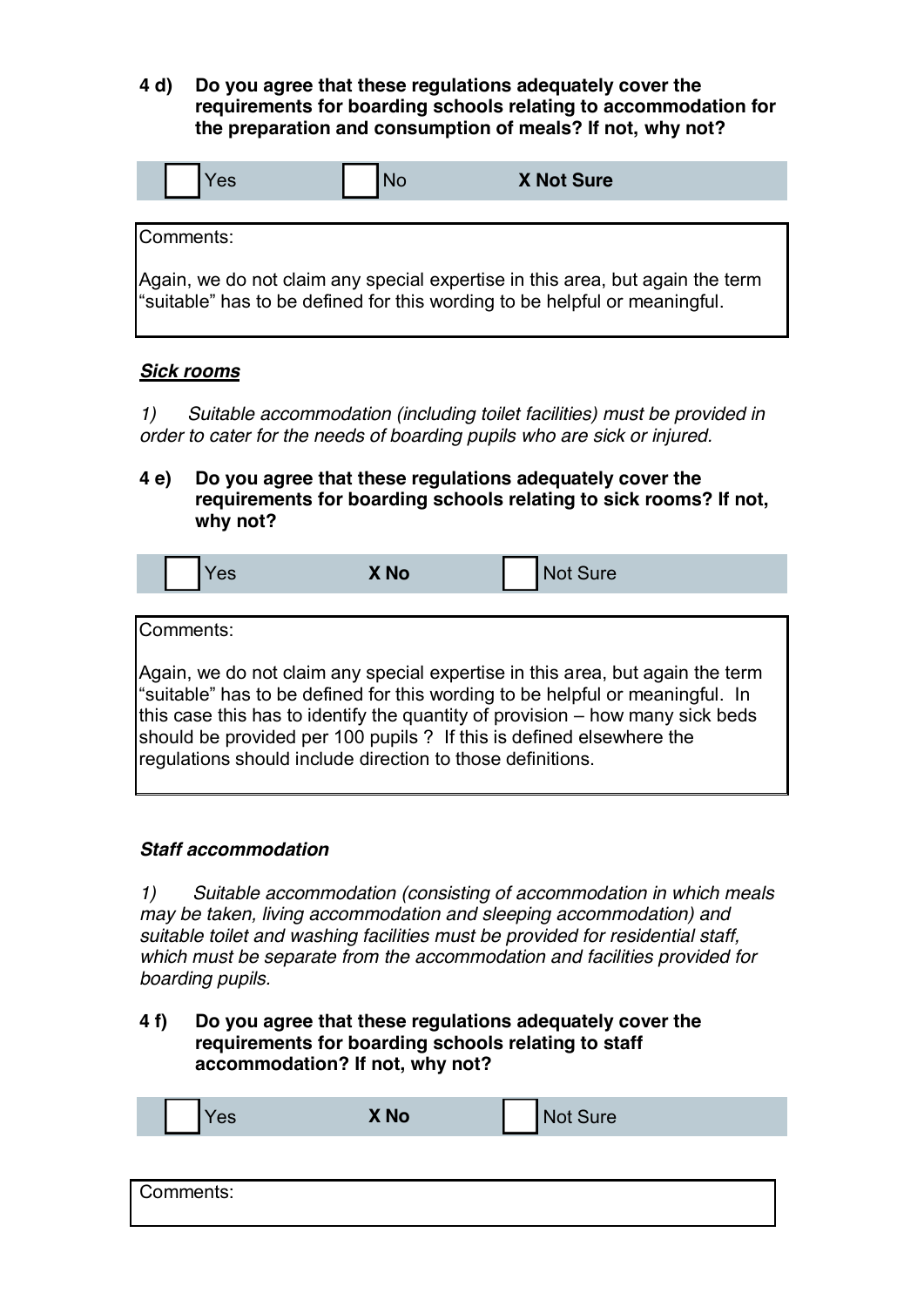Again, we do not claim any special expertise in this area, but again the term "suitable" has to be defined for this wording to be anything more helpful than a statement of the obvious.

# **Washrooms (ISSs & SPRs)**

# **Proposed simplified regulation -**

# *Toilet and washing facilities*

*1) Subject to paragraph (3), suitable toilet and washing facilities must be provided for the sole use of pupils.*

*2) Separate toilet facilities must be provided for boys and girls aged 8 years or over, except where they are provided for use by one pupil at a time*

*3) Where separate facilities are provided under paragraph (1) for pupils who are disabled, they may also be used by staff and visitors who are disabled.*

*4) Suitable changing accommodation and showers must be provided for pupils aged 11 years or over who receive physical education.*

# **Q5) Do you agree that this adequately covers the requirements for toilet and washing facilities? If not, why not?**

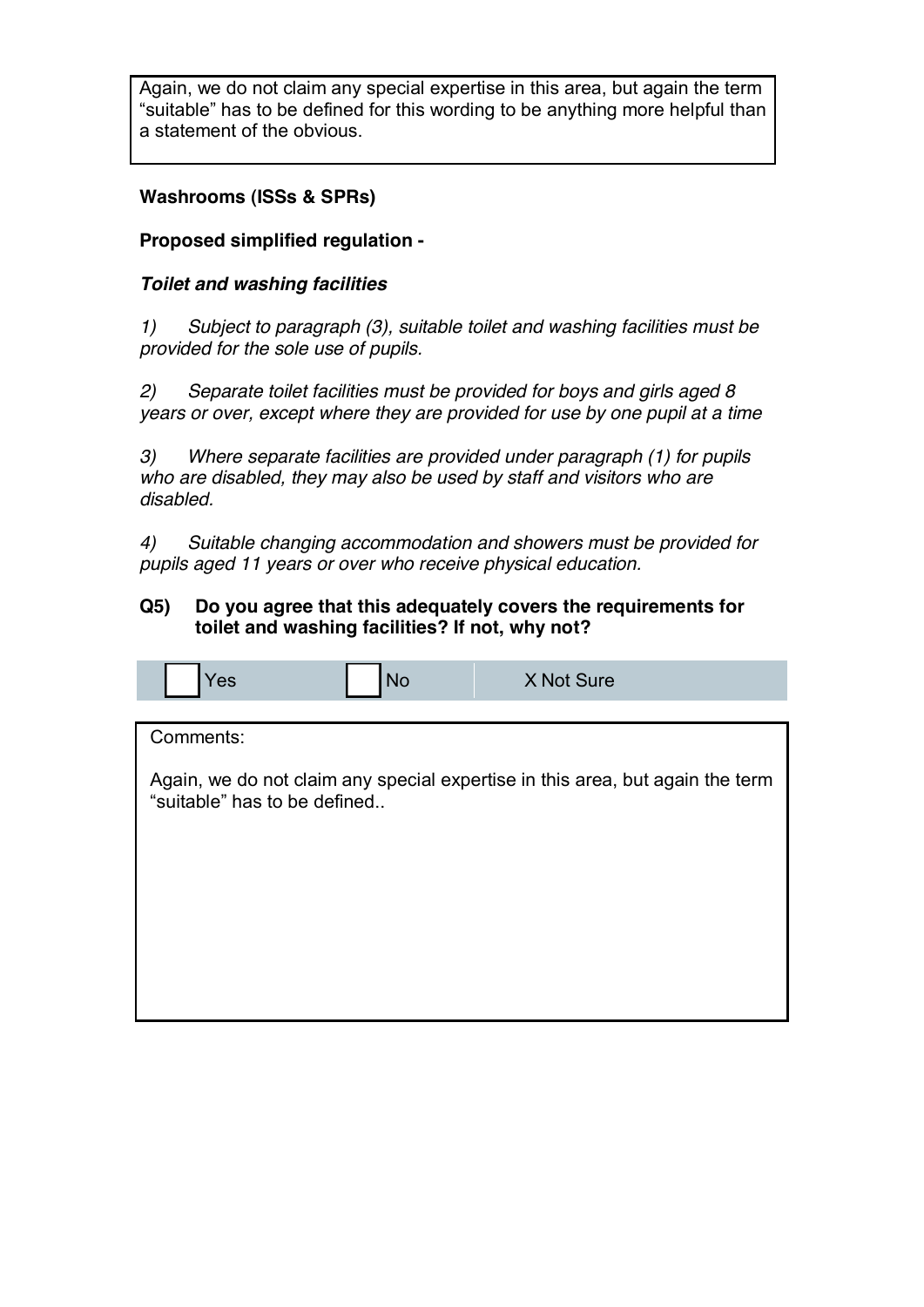# **Medical facilities (ISSs & SPRs)**

# **Proposed simplified regulation -**

#### *Medical accommodation*

*1)* Suitable accommodation must be provided in order to cater for the medical and therapy *needs of the pupils, including accommodation for-*

*a. the medical and dental examination and treatment of pupils; and*

*b. the short term care of sick and injured pupils, which includes or is adjacent to a toilet facility.*

*2) The accommodation provided under paragraph (1) may be used for other purposes (apart from teaching) provided it is always readily available to be used for its primary purpose.*

*3) Where a school caters for pupils with complex needs additional medical accommodation must be provided which caters for those needs.*

#### **Q6) Do you agree that this adequately covers the requirements for medical facilities? If not, why not?**

|  | Yes                           | <b>No</b> | X Not Sure                                                                    |
|--|-------------------------------|-----------|-------------------------------------------------------------------------------|
|  |                               |           |                                                                               |
|  | Comments:                     |           |                                                                               |
|  | "suitable" has to be defined. |           | Again, we do not claim any special expertise in this area, but again the term |
|  |                               |           |                                                                               |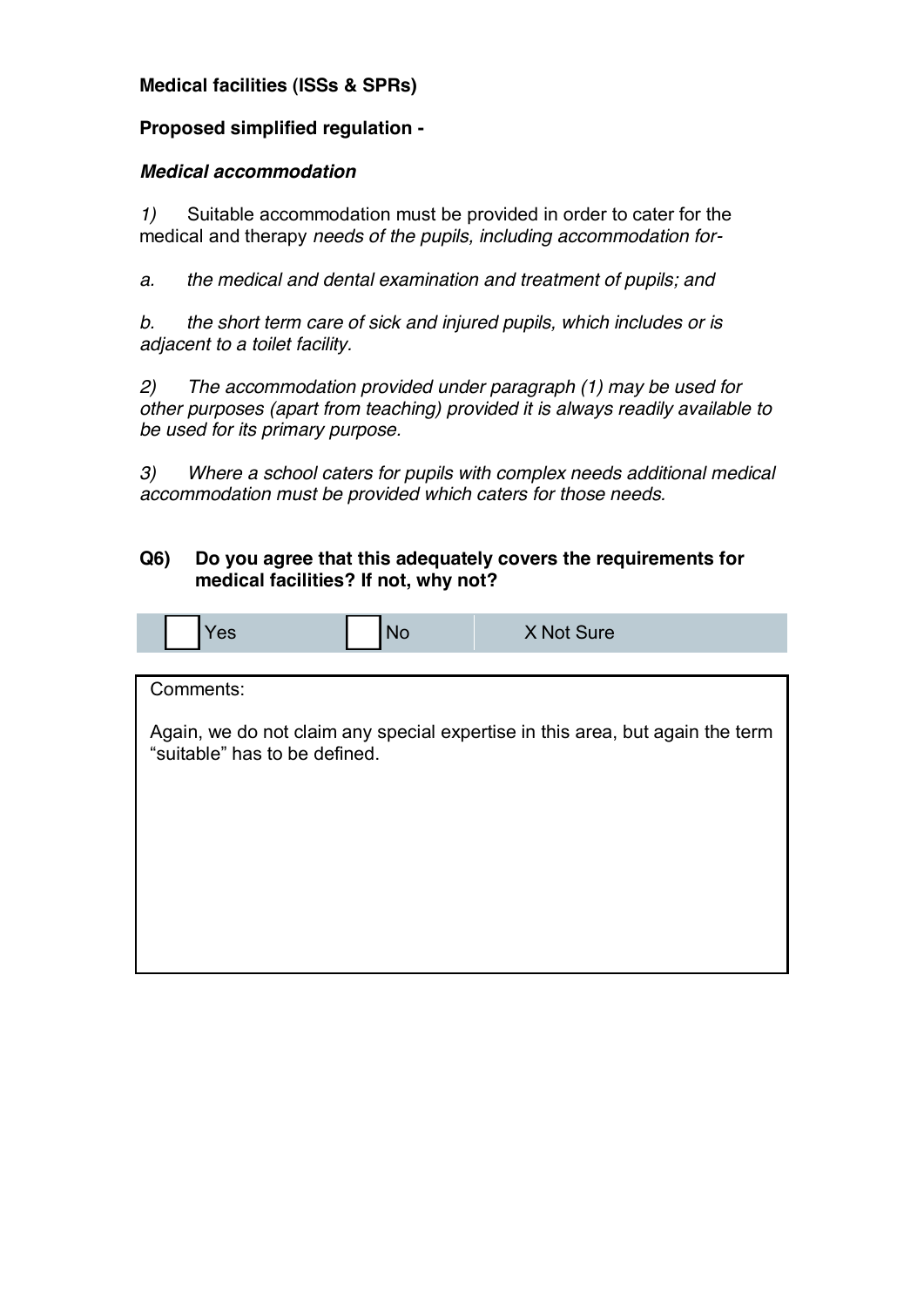# **Health, Safety and Welfare (ISSs & SPRs)**

# **Proposed simplified regulation -**

# *Health, safety and welfare*

1) *School premises and the accommodation and facilities provided therein must be maintained to a standard such that, as far as reasonably practicable, the health, safety and welfare of the pupils is ensured.*

# **Q7) Do you agree that this adequately covers the requirements for health, safety and welfare? If not, why not?**



# **Lighting (ISSs & SPRs)**

# *Lighting*

*1) The lighting in each room or other internal space must be suitable, having regard to the nature of the activities which normally take place therein.*

*2) External lighting must be provided in order to ensure safe entry to and exit from the school for pedestrians before and after daylight hours.*

#### **Q8) Do you agree that this adequately covers the requirements for lighting? If not, why not?**

| Yes       | X <sub>No</sub> | Not Sure                                                                                                                                                         |
|-----------|-----------------|------------------------------------------------------------------------------------------------------------------------------------------------------------------|
|           |                 |                                                                                                                                                                  |
| Comments: |                 |                                                                                                                                                                  |
|           |                 |                                                                                                                                                                  |
|           |                 | The situation here seems very similar to that for acoustics. "Suitable" must be<br>ldefined and we would evenct this definition to noint to technical standards. |

defined and we would expect this definition to point to technical standards which make use of the knowledge developed and documented in this field over recent years.

**External space (ISSs & SPRs)**

**Proposed simplified regulation -**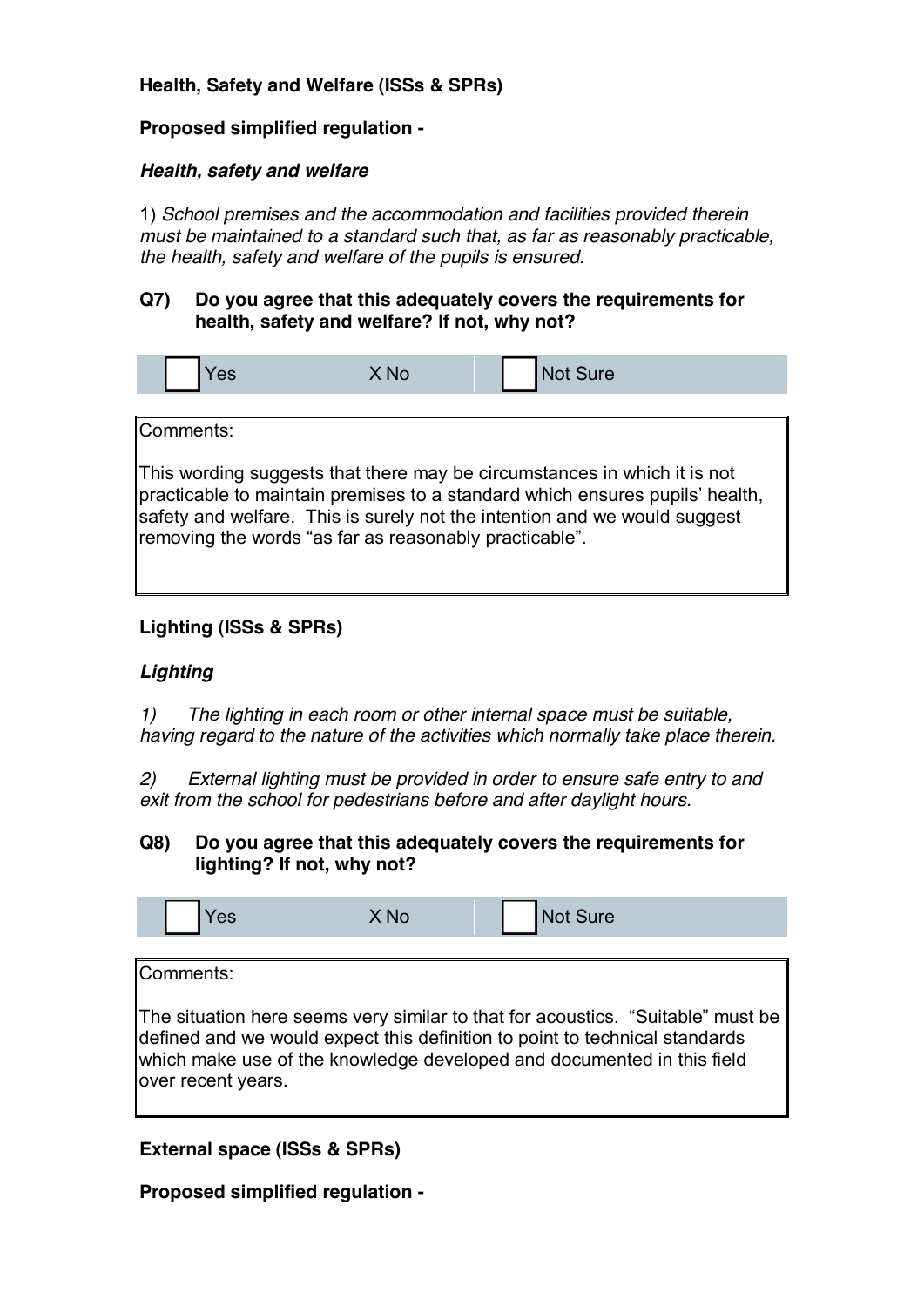#### *Outdoor space*

*1) Suitable outdoor space must be provided in order to enable-*

*a) physical education to be provided to pupils in accordance with the school curriculum; and*

*b) pupils to play outside safely.*

#### **Q9) Do you agree that this adequately covers the requirements for external space? If not, why not?**

| res       | No                                                 | <b>Not Sure</b>                                                                                                                                                                                                                                                                                                          |  |
|-----------|----------------------------------------------------|--------------------------------------------------------------------------------------------------------------------------------------------------------------------------------------------------------------------------------------------------------------------------------------------------------------------------|--|
|           |                                                    |                                                                                                                                                                                                                                                                                                                          |  |
| Comments: |                                                    |                                                                                                                                                                                                                                                                                                                          |  |
|           | in outdoor space used for teaching, sport and play | Again, we do not claim any special expertise in this area, but again the term<br>"suitable" has to be defined for this wording to be helpful or meaningful, with<br>some requirement or guidance for the dimensions and environmental<br>conditions. BB93 currently includes acoustic criteria for external noise levels |  |

# **We propose removing the following regulations**

**Regulations set out in both ISSs and SPRs**

- *1) Ancillary facilities - food preparation and service*
- *2) Load bearing structures*
- *3) Weather protection*
- *4) Fire safety and emergency evacuations*
- *5) Heating*
- *6) Ventilation*
- *7) Drainage*

*Further details of these regulations can be found in Chapter 5 of the consultation document.*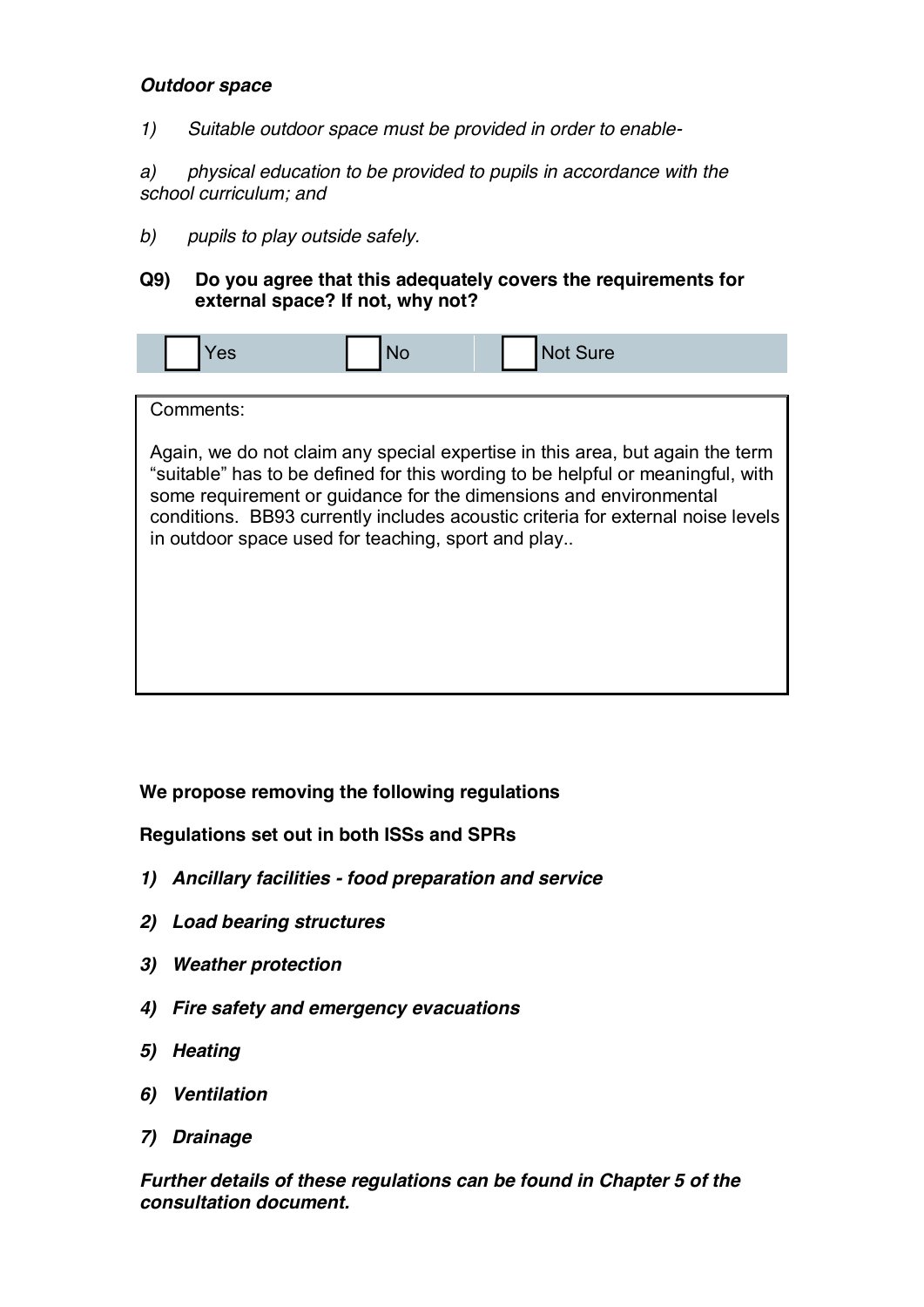#### **Q10) Do you agree that these regulations, which are common to both the ISSs and SPRs, can be removed? If not, why not**



**Regulations contained in the ISSs only**

- *1) Security*
- *2) Shared premises*
- *3) Access*
- *4) Cleanliness*
- *5) Standard of decoration*
- *6) Furniture and fittings*
- *7) Flooring*
- *8) Size of classrooms*

*Further details of these regulations can be found in Chapter 5 of the consultation document.*

**Q11) Do you agree that these regulations in the ISSs can be removed? If not, why not?**

|  |  | <b>Yes</b> |  | No | <b>X Not Sure</b> |
|--|--|------------|--|----|-------------------|
|--|--|------------|--|----|-------------------|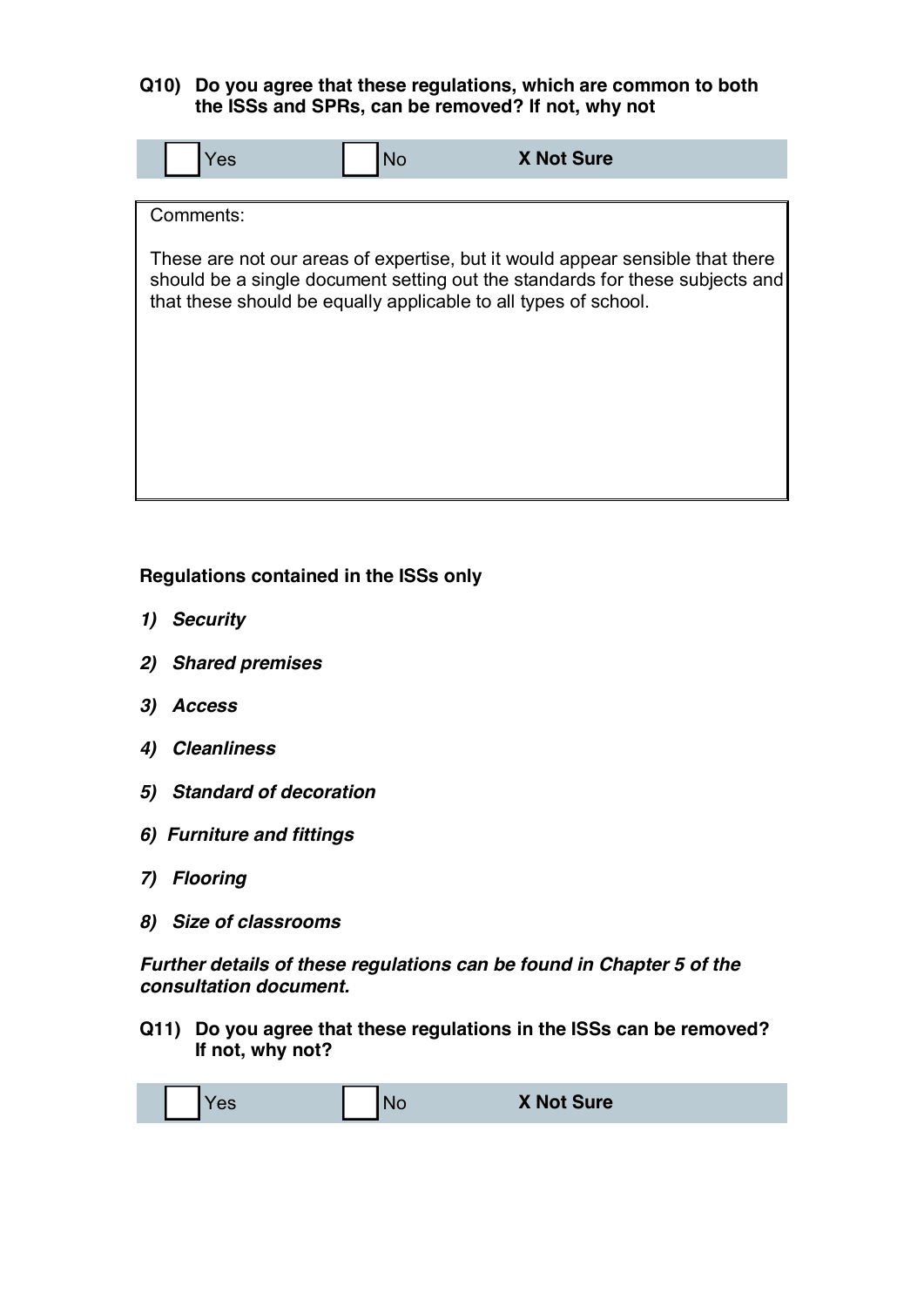Comments:

These are not our areas of expertise, but it would appear sensible that there should be a single document setting out the standards for these subjects and that these should be equally applicable to all types of school.

# **Regulations contained in the SPRs only**

- **1***) Staff accommodation*
- *2) Ancillary facilities - storage and circulation*
- **Q12) Do you agree that these regulations in the SPRs can be removed? If not, why not?**

| Yes       | <b>No</b>                                                       | <b>X Not Sure</b>                                                                                                                                             |  |
|-----------|-----------------------------------------------------------------|---------------------------------------------------------------------------------------------------------------------------------------------------------------|--|
|           |                                                                 |                                                                                                                                                               |  |
| Comments: |                                                                 |                                                                                                                                                               |  |
|           | that these should be equally applicable to all types of school. | These are not our areas of expertise, but it would appear sensible that there<br>should be a single document setting out the standards for these subjects and |  |

# **Supplementary information**

As with the current SPRs, the new premises regulations will be supported by guidance that describes the minimum standards, and advises on how they can be satisfied. A draft of this guidance is set out in **Annex C**.

**Q13) Do you agree that the information set out in support of the proposed regulations is accessible and adequate? If not, why not?**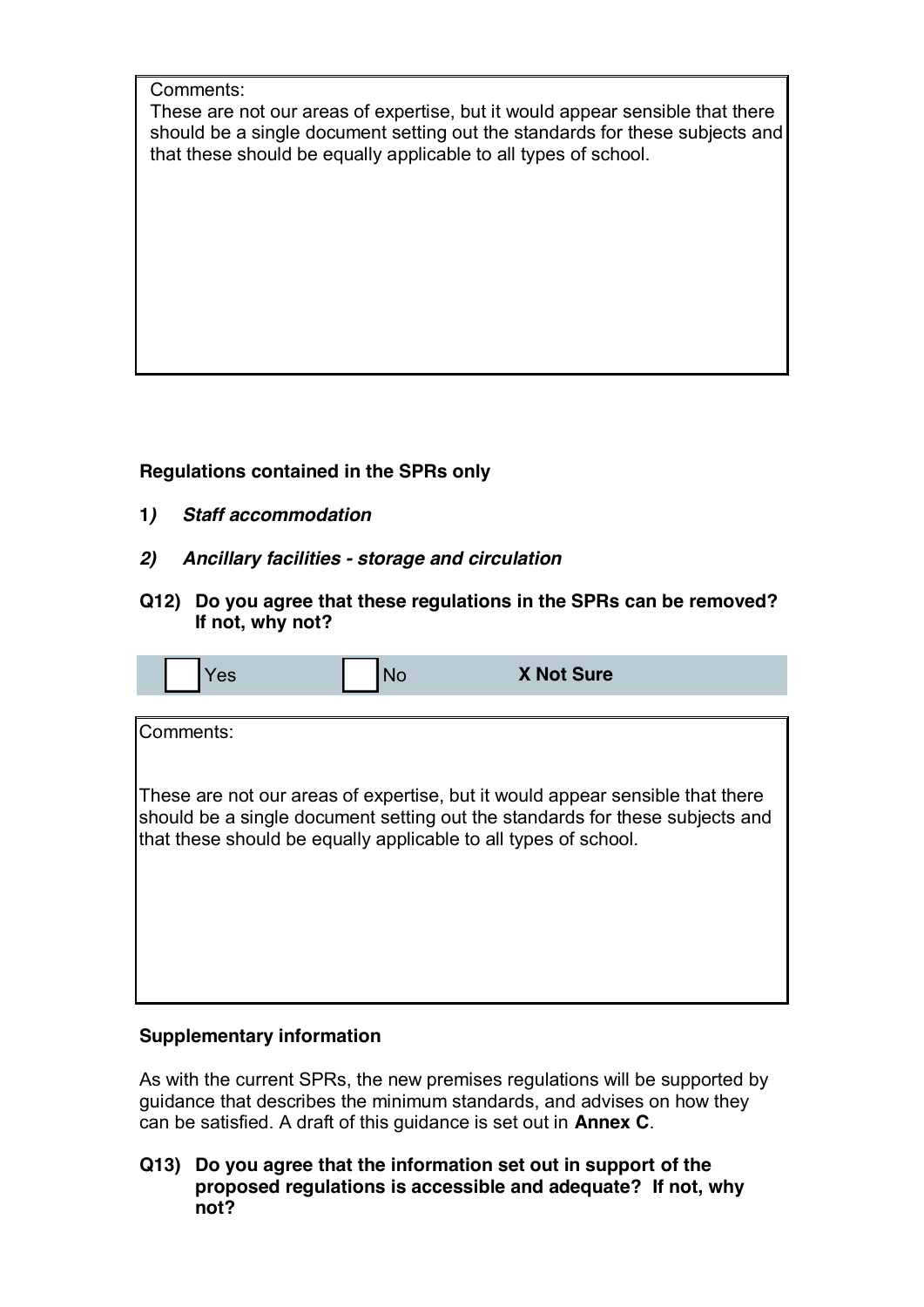#### Comments:

Our comments relate to acoustics only.

The proposed wording in Annex C is vague, qualitative and does not help to clarify or set any standards. It does not add anything to the wording in the proposed revised "Acoustic Design of Schools" and there seems to be no point in trying to summarise these in supplementary guidance. Neither does it, however, specifically require compliance with the standards or guidance in "Acoustic Design of Schools" – merely that "Regard should be had" to that document. That is not specific enough.

We propose the following wording, which reflects that in the current Building Regulations and BB93 and which has been found satisfactory :

*a*<sup>*In the Secretary of State's view the normal way of satisfying the SPR on*</sup> acoustics would be to meet the acoustic criteria which are given in "Acoustic Design of Schools".

(Note  $-$  it has been suggested that "Acoustic design of Schools" will be split into two documents, one short document "owned" by DfE setting out the acoustic standards and a further document "owned" by the representative bodies of the acoustics profession providing guidance on acoustic design to comply with the standards. We would whole-heartedly support this approach.

#### **Protection of playing fields**

To ensure that existing school playing fields are protected to provide for the future needs of schools and their communities, new draft guidance has been produced (see Annex D). This describes the main circumstances in which local authorities, governing bodies, foundation bodies and trustees need to seek the consent of the Secretary of State for Education to dispose, or change the use, of playing field land used by schools. It also describes how the Secretary of State will assess applications for consent to dispose, or change the use, of such land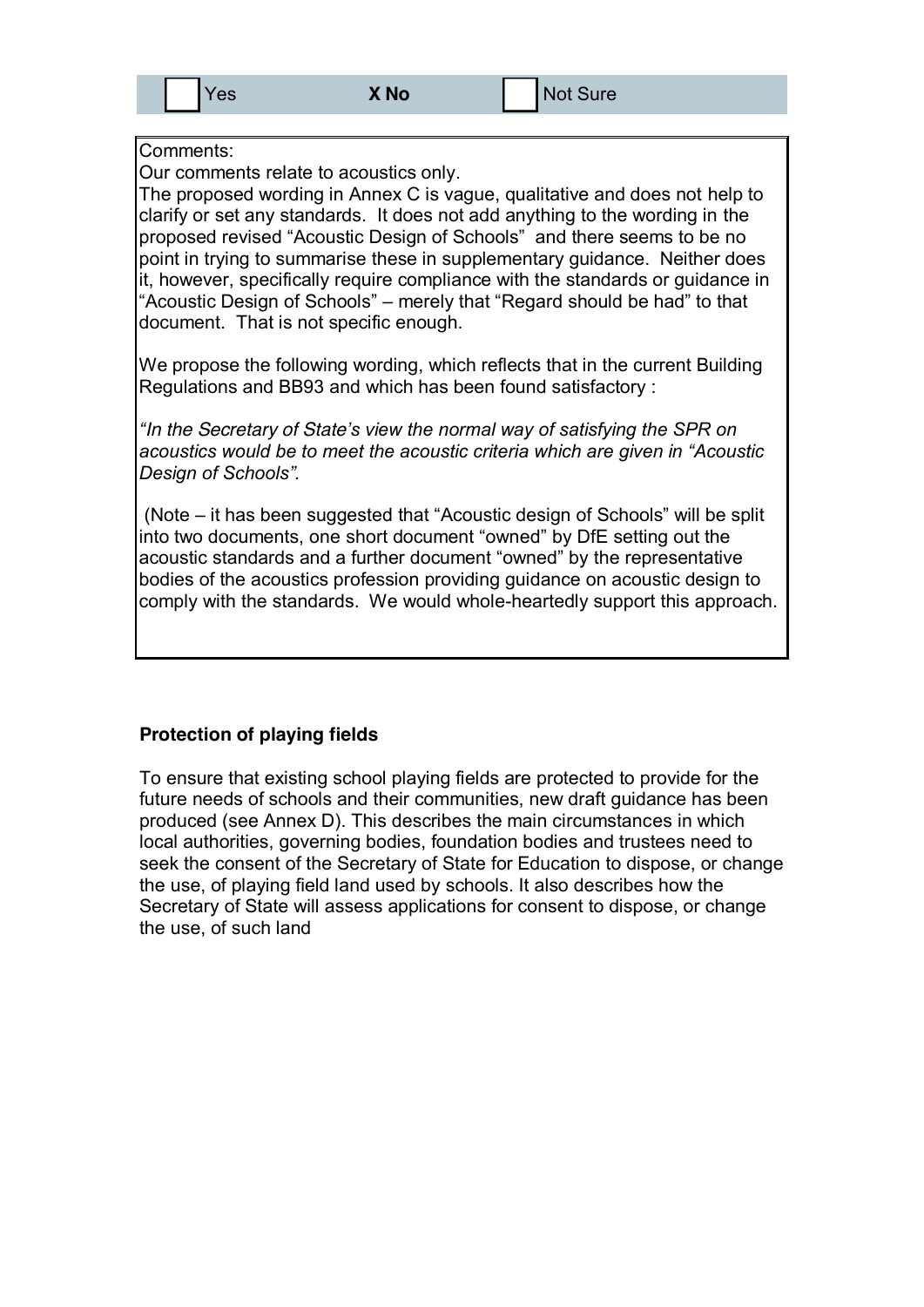#### **Q14**) **Do you agree that the information set out in this guidance is accessible and adequate? If not, why not?**

| Yes                              | <b>No</b> | X Not Sure |  |
|----------------------------------|-----------|------------|--|
| Comments:                        |           |            |  |
| This is not within our expertise |           |            |  |
|                                  |           |            |  |
|                                  |           |            |  |
|                                  |           |            |  |
|                                  |           |            |  |
|                                  |           |            |  |

Currently there are around 5,500 pages of departmental guidance on the design and management of school premises available in hard copy and/or online. Some of this is out of date, or has been superseded by later documents, while other material could be much more concise.

The guidance is categorised as -

- **Requistory quidance** in addition to the quidance supporting the SPRs there is also material in three building bulletins setting out requirements for compliance with parts of the Building Regulations, and how compliance can be achieved.
- **Building Bulletins** design guidance covering whole school, or elements of schools, and/or technical guidance, best practice and case studies.
- **Other design guidance** not in the building bulletins series.
- **Exemplar designs** schools for the future and similar case studies.
- **Managing School Facilities Guides** advice mainly to existing schools.
- x **Standard Specification, Layouts and Dimensions**  covering a number of building elements.
- **Asset Management Plans** guidance on assessing the condition, suitability and sufficiency of buildings.

Our objective is to reduce significantly the amount of guidance available. To do this we will withdraw all documents that are of limited value and streamline the rest (see **Annex E**). The streamlining will involve restructuring how the guidance is presented (see **Annex F** for a possible restructuring).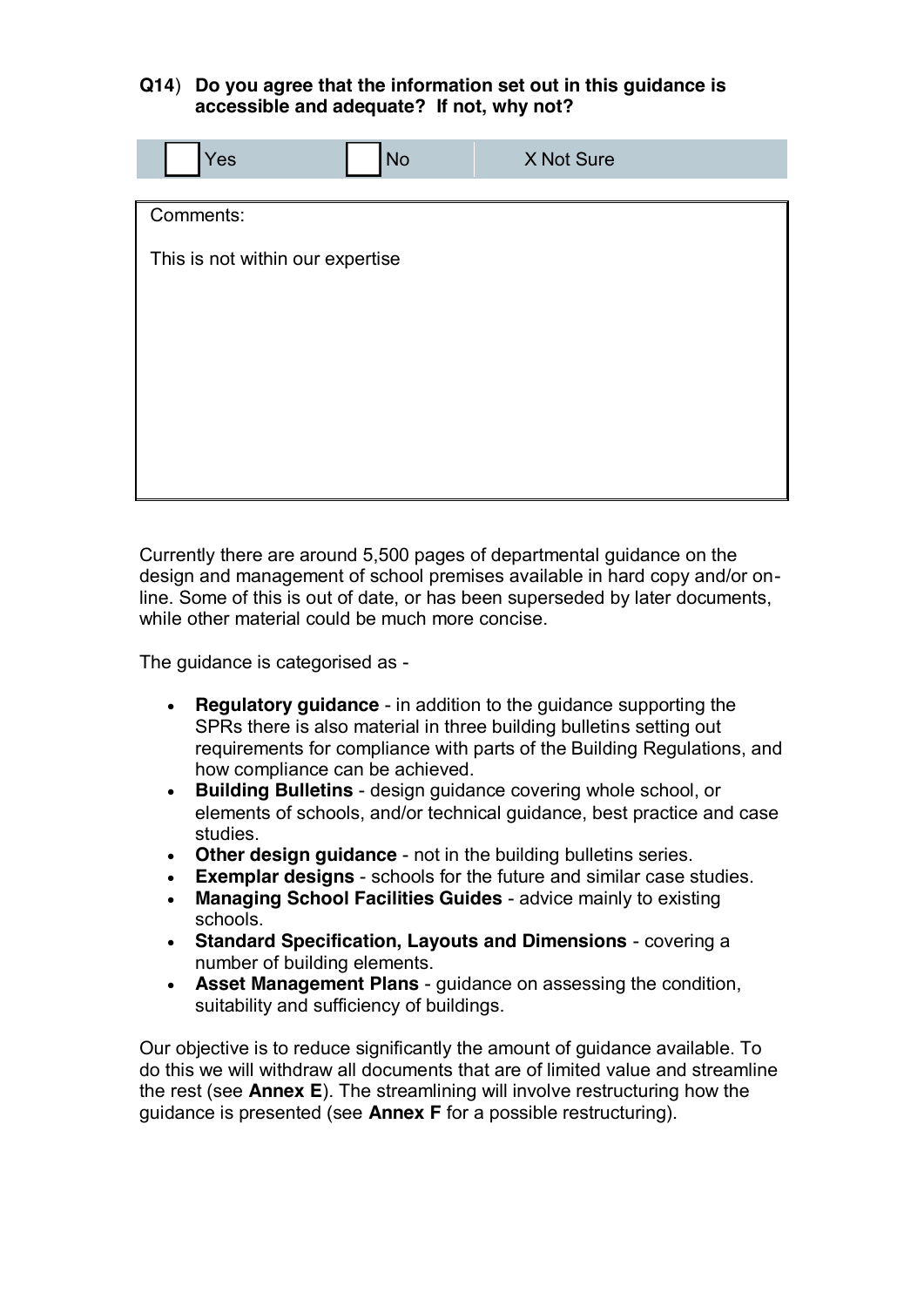#### **Q15) Which of the current guidance documents do you particularly value and why?**

#### Comments:

Our members consider Building Bulletin 93 "Acoustic Design of Schools" particularly valuable and indeed essential in the provision of schools which are acoustically fit for purpose. This is because it sets out clearly and unambiguously a set of quantitative, measureable criteria for acoustics in schools, and provides useful guidance on how to achieve these standards and on how to demonstrate compliance by measurement.

This is essential in a technical subject like acoustics which deals in quantities which can be calculated, predicted and measured. We would consider it likely that the same would apply to other technical subjects such as lighting and ventilation.

By comparison, some other Building Bulletins appear vague and unhelpful. For example Building Bulletin 102 "Designing for disabled children and children with special educational needs" merely states that children with hearing impairment may require better acoustics  $-\omega$  which is obvious  $-\omega$ does not provide any specific information on what those better acoustic standards should be. This does not help in either the design or the assessment of these spaces.

Our members rarely refer to the information in Standard Specification, Layouts and Dimensions, Exemplar Designs or other documents referred to above. In fact the acoustic information in the SSLD in some respects incorrect and contradicts that in BB93. It has been a consistent problem that these and some other guidance have been commissioned and published without consultation and without due consideration of whether they are necessary and consistent with the other published guidance. They have tended to confuse rather than assist the design process and we would welcome the withdrawal of many of these documents.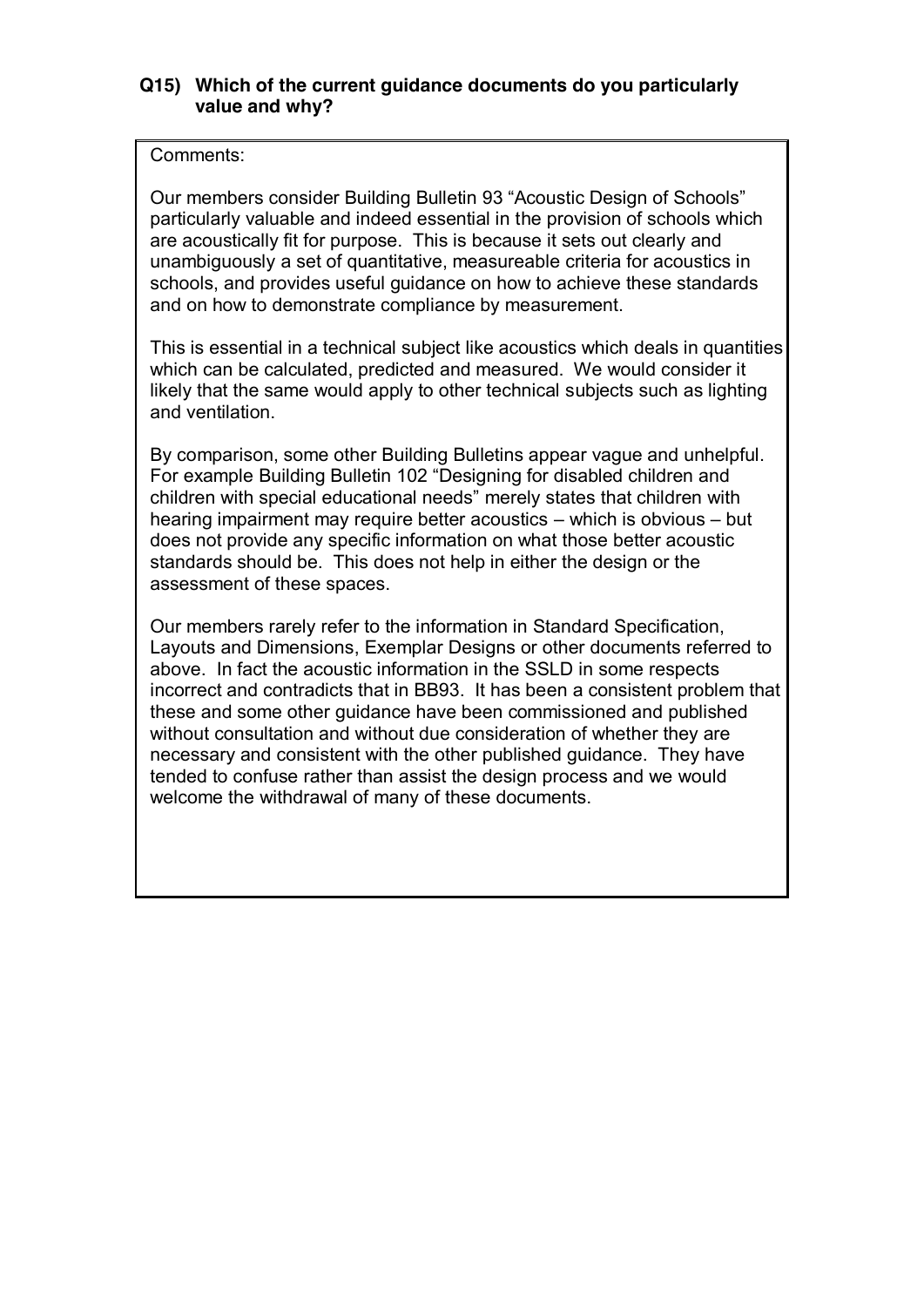# **Q16) Do you agree that the proposed streamlining of guidance is appropriate? If not, why not?**

| X Yes                                                                                                                                                                                                                                                                                     | No | <b>Not Sure</b> |  |  |
|-------------------------------------------------------------------------------------------------------------------------------------------------------------------------------------------------------------------------------------------------------------------------------------------|----|-----------------|--|--|
|                                                                                                                                                                                                                                                                                           |    |                 |  |  |
| Comments:                                                                                                                                                                                                                                                                                 |    |                 |  |  |
| The current quidance is overwhelming in its quantity. It is extremely difficult<br>even for professional designers to identify the documents which are relevant,<br>useful and technically correct. As a result much of the genuinely useful<br>quidance is ignored.                      |    |                 |  |  |
| The danger is however that in the streamlining process, some useful and<br>indeed essential documents may be lost. We hope that this consultation will<br>assist in identifying and retaining all or parts of the genuinely useful guidance<br>which have been developed in recent years. |    |                 |  |  |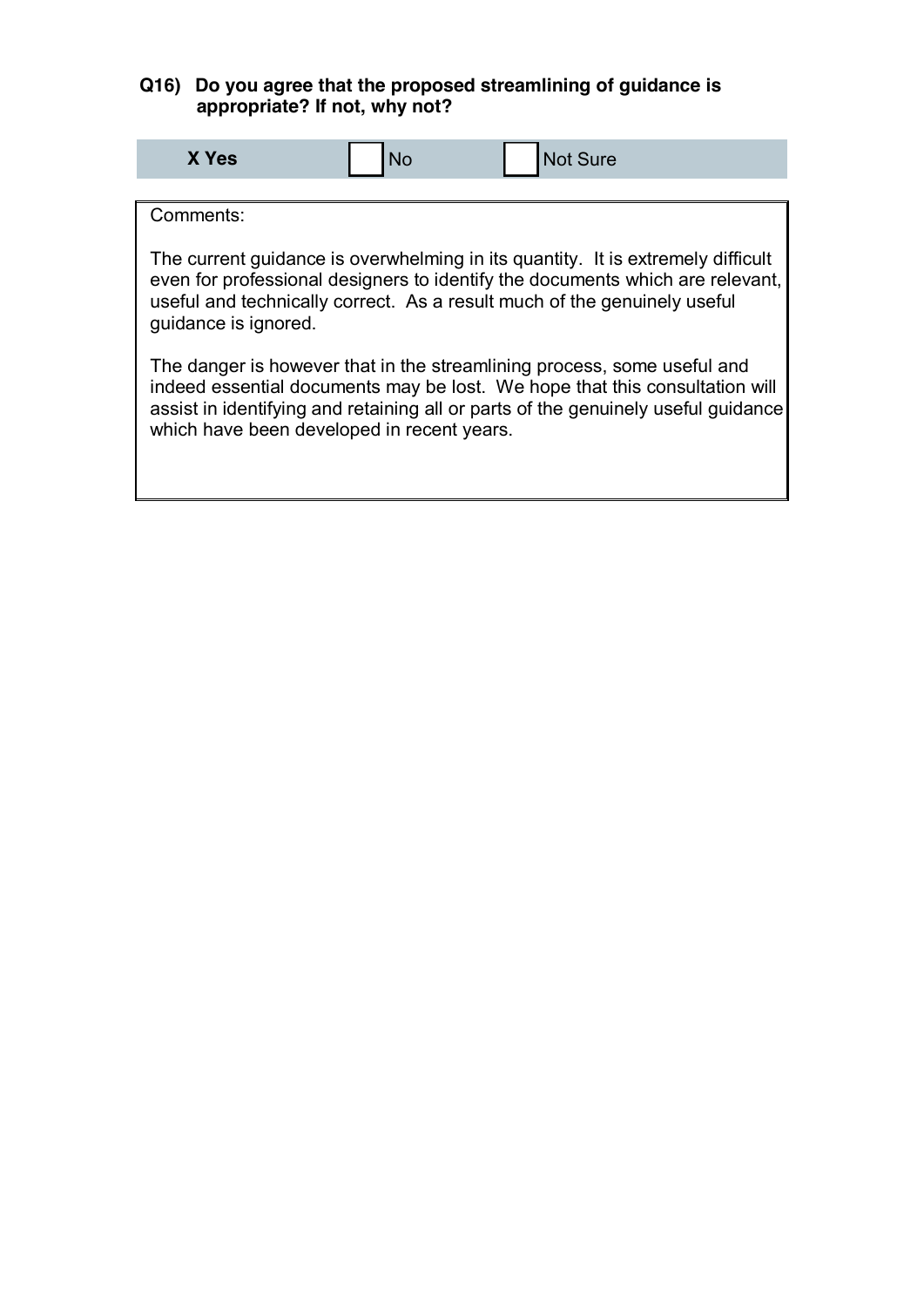Thank you for taking the time to let us have your views. We do not intend to acknowledge individual responses unless you place an 'X' in the box below.

#### **Please acknowledge this reply X**

Here at the Department for Education we carry out our research on many different topics and consultations. As your views are valuable to us, would it be alright if we were to contact you again from time to time either for research or to send through consultation documents?

**X Yes** No. 2008 **No. 2008** No. 2008

All DfE public consultations are required to conform to the following criteria within the Government Code of Practice on Consultation:

Criterion 1: Formal consultation should take place at a stage when there is scope to influence the policy outcome.

Criterion 2: Consultations should normally last for at least 12 weeks with consideration given to longer timescales where feasible and sensible.

Criterion 3: Consultation documents should be clear about the consultation process, what is being proposed, the scope to influence and the expected costs and benefits of the proposals.

Criterion 4: Consultation exercises should be designed to be accessible to, and clearly targeted at, those people the exercise is intended to reach.

Criterion 5: Keeping the burden of consultation to a minimum is essential if consultations are to be effective and if consultees' buy-in to the process is to be obtained.

Criterion 6: Consultation responses should be analysed carefully and clear feedback should be provided to participants following the consultation.

Criterion 7: Officials running consultations should seek guidance in how to run an effective consultation exercise and share what they have learned from the experience.

If you have any comments on how DfE consultations are conducted, please contact Carole Edge, DfE Consultation Co-ordinator, tel: 01928 738060 / email: [carole.edge@education.gsi.gov.uk](mailto:carole.edge@education.gsi.gov.uk)

**Thank you for taking time to respond to this consultation.**